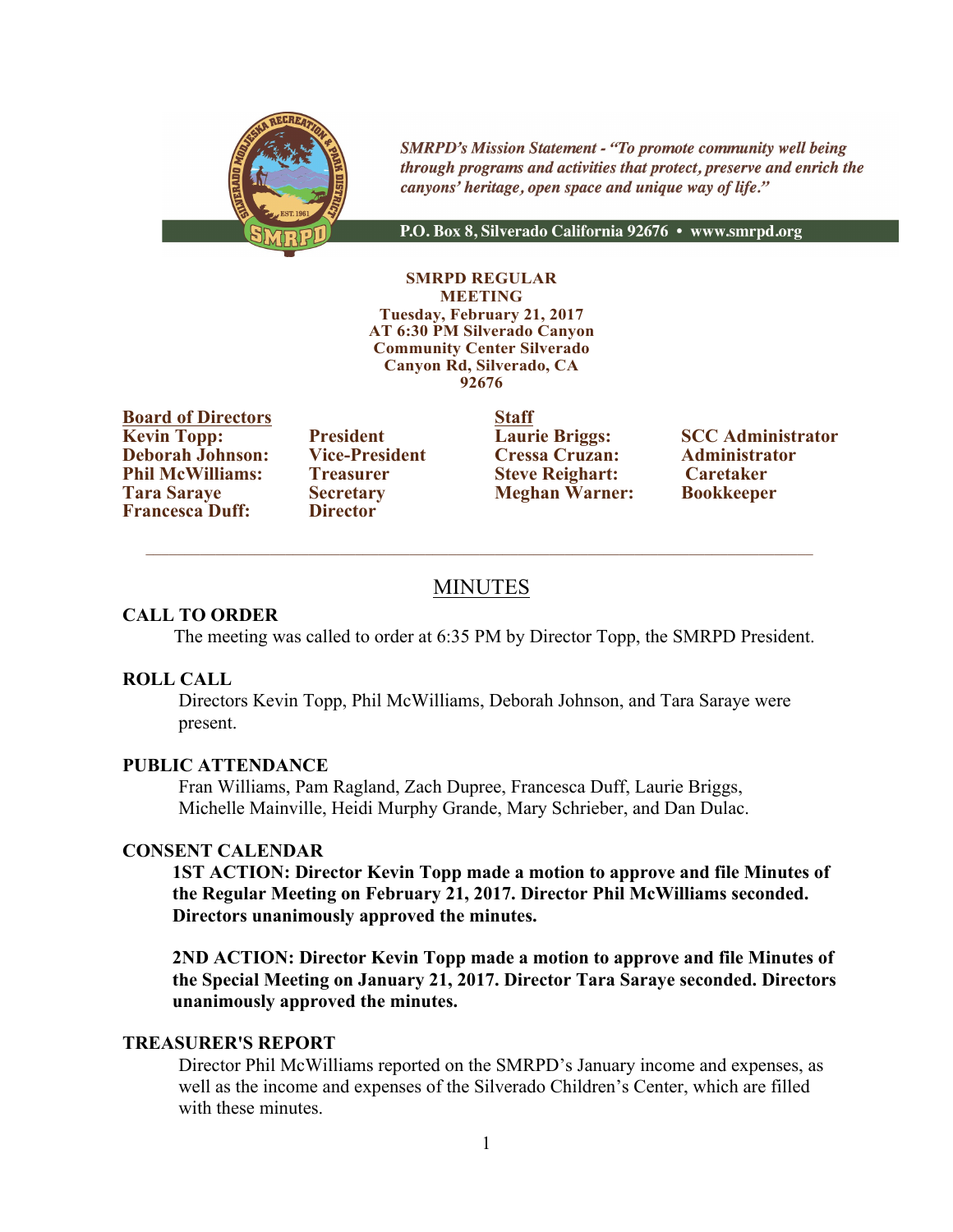**3RD ACTION: Director Phil McWilliams made a motion to approve the Treasurer's January report and financials. Director Kevin Topp seconded. All Directors voted Aye.**

**4 TH ACTION: Director Phil McWilliams made a motion to approve of transmittal for transfer of \$75,000 from OC County account to the SMRPD Bank of America account. Director Deborah Johnson seconded. All Directors voted Aye.**

## **OTHER DISTRICT BUSINESS**

Director Deborah Johnson updated the Board on the progress of the transaction to lease land to Verizon for equipment that would provide cell service reception in the Canyons. There is a problem that OC Public Works Department is resisting the deal. Canyon residents need to contact the Deputy Director of OC Public Works to say that we want cell phone service in the Canyons. Flyers were distributed.

There were no new facilities rental requests presented.

**5TH ACTION: Director Kevin Topp made a motion to have Francesca Duff to replace Steven Duff's position on the SMRD Board until the next election in two years. Director Deborah Johnson seconded. Directors Kevin Topp, Deborah Johnson, and Tara Saraye voted Aye. Director Phil McWilliams abstained.** 

Francesca Duff was given the oath of office by Director Kevin Topp and accepted the office.

### **SILVERADO CHILDREN'S CENTER (SCC) OVERSIGHT COMMITTEE**

Children's Center Director Laurie Briggs presented the Children's Center monthly report and informed the Board of enrollments. Attendance is up. An Open House will be held in April. There is a design for new stationary and business cards, and the SCC is looking for a \$200 donation for the cost to purchase this. There was a review of families with late payments. One family has not responded about their two bounced checks. A letter will be drafted and sent to them. The roof was patched and is holding and the animal pen received gravel.

The Chili Cook-off will be May 6, 2017 and Chay Peterson will be chairing the event. It will be held at the Silverado Community Center. Children's center will be the benefactor of the Chili Cook-off profits.

# **FACILITIES COMMITTEE**

 Basketball court resurface is waiting until after the rainy season. There will be a plaque made naming the artist for the Mural at Silverado. The second wall is being finished. Pay Jesse Peterson \$125 for additional work done on mural.

 **6 TH ACTION: Director Kevin Topp made a motion to pay Jesse Peterson \$125 for additional work on the mural. Director Phil McWilliams seconded. All Directors voted Aye.**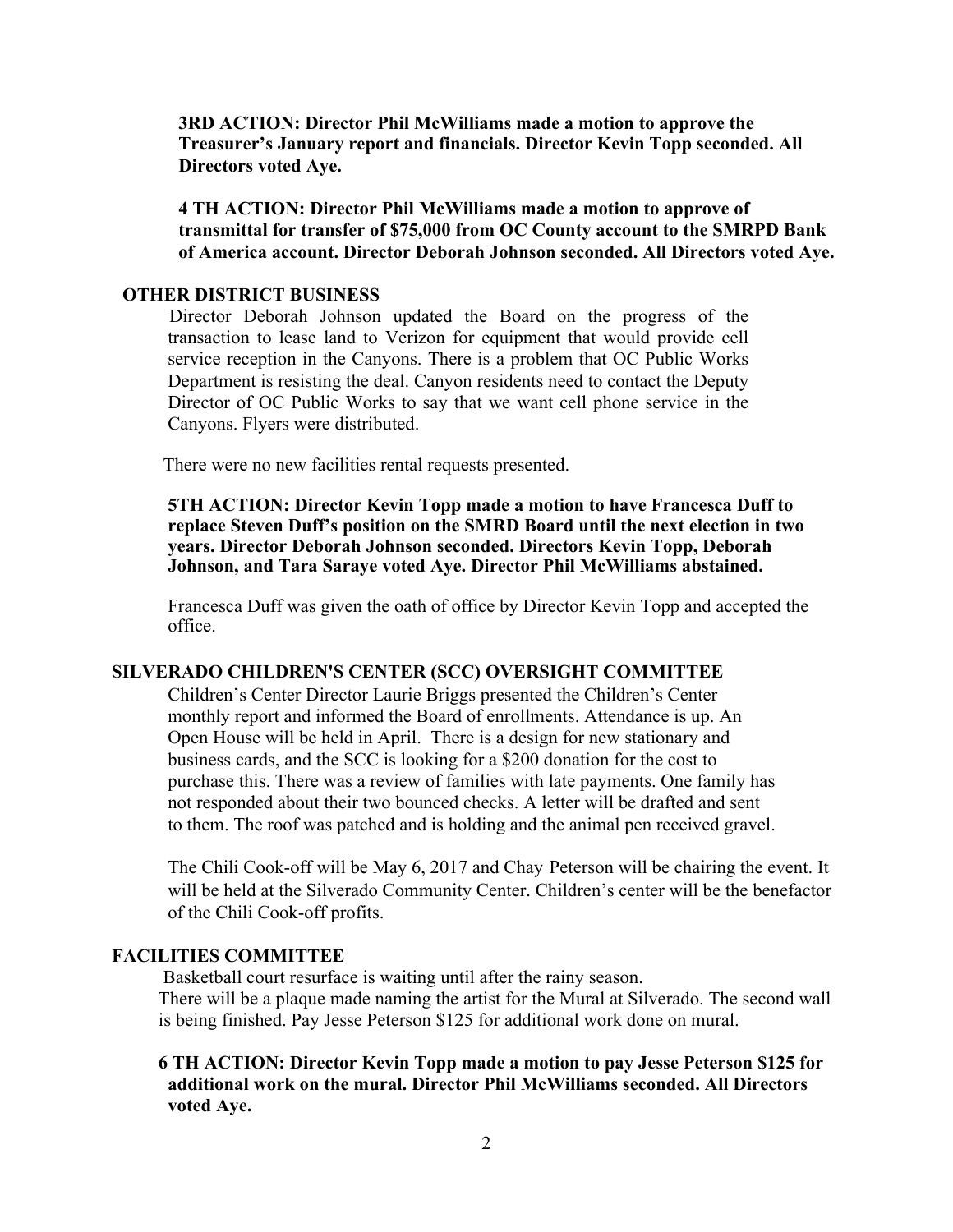Native garden plantings (Arden Volunteer Garden Club) wants to plant a small section in one of the parks but is on hold right now.

Silverado and Modjeska park signs are completed. Signs are here and will be mounted, two in each park to caution mountain lions and rattlesnakes. There is a need for signs that say dogs need to be on leashes.

# **RECREATION COMMITTEE**

Director Deborah Johnson reported the current recreation program and rental income to date. Director Kevin Topp reported seven weddings are booked for this year.

# **7 TH ACTION: Director Kevin Topp made a motion to renew the Purpose Media membership for \$220. Director Francesca Duff seconded. All Directors said Aye.**

 There will be an April Fool's Talent Show and concert haired by Zach Dupree. There will be \$200 in gift cards and other prizes will be collected.

 "Open Mic Night" on stage, at the Gazebo, in Bldg. A or at Modjeska Park. They will form a committee to promote, set dates, times and schedule talent. The Chairman is Geoff Sarkissian.

#### **CLOSED SESSION**

None.

# **BOARD COMMENTS**

Park maintenance and landscape professionals have sprayed Round-Up in Modjeska for weed abatement and weed killer. Non-toxic and ecofriendly weed options were presented by Director Kevin Topp and will be used in the future.

# **PUBLIC COMMENTS**

Three fences have been put on the top of the Mesa. There was a discussion to open the Open Space and Trails Committee. There were concerns that the board does not manage private property. SMRPD does not own or operate any land or trails outside the two parks. Hikes and recreational activities by OC Parks have links on the SMRPD website that are accessible to the public.

 Aguinaga Green shared that they take free green waste and free unscreened mulch. They are developing fire resistant mulch.